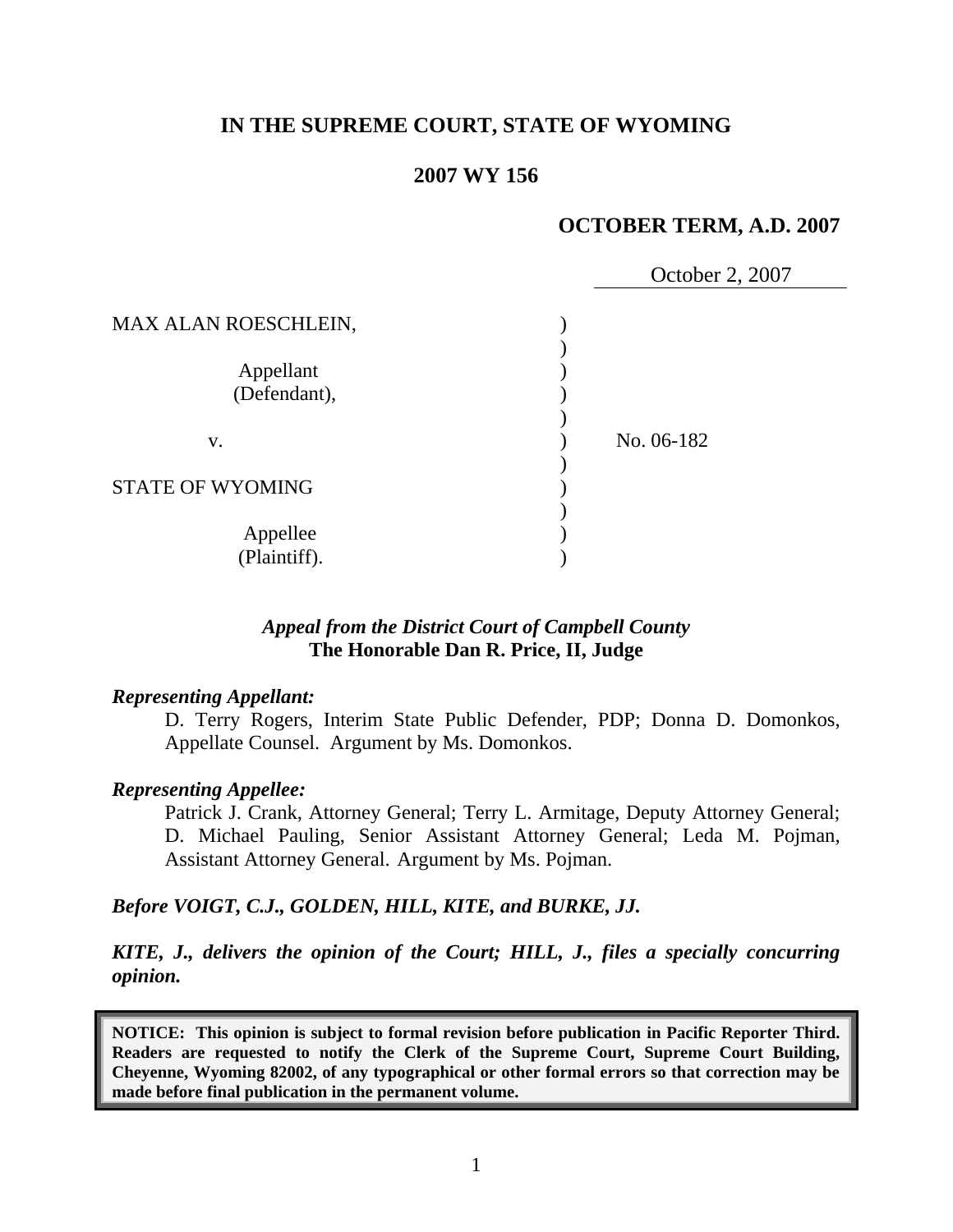#### **KITE, Justice.**

[¶1] Mr. Roeschlein was convicted of three counts of delivery of marijuana to minors in violation of Wyo. Stat. Ann. §§ 35-7-1031(a)(ii) and 35-7-1036 (LexisNexis 2007).<sup>1</sup> He appeals, claiming the district court erred by allowing the admission of uncharged misconduct evidence under W.R.E. 404(b) without holding a hearing and failing to order a new presentence investigation report when the report included information about dismissed sexual assault charges. Mr. Roeschlein also argues that the affidavit executed by a law enforcement officer was insufficient to establish probable cause to support issuance of a warrant to search Mr. Roeschlein's home and vehicle. We conclude the district court did not err, and, consequently, affirm.

#### **ISSUES**

[¶2] Mr. Roeschlein presents the following issues on appeal:

[1.] Whether Rule 404(b) was violated when testimony was elicited regarding an uncharged act of delivery of marijuana.

[2.] Whether the district court erred when it denied appellant's request for a new presentence investigation report.

[3.] Whether the affidavit executed in support of the search warrant was inadequate to establish probable cause to search.

\* \* \* \*

(ii) Any other controlled substance classified in Schedule I, II or III, is guilty of a crime and upon conviction may be imprisoned for not more than ten (10) years, fined not more than ten thousand dollars (\$10,000.00), or both;

Wyo. Stat. Ann. § 35-7-1036(a) states, in relevant part:

Any person eighteen (18) years of age or over who violates W.S. 35-7-1031(a) by distributing any other controlled substance listed in Schedules I, II, III, to a person under eighteen (18) years of age who is at least three (3) years his junior is punishable by the fine authorized by W.S.  $35-7-1031(a)(ii)$ , by a term of imprisonment up to twice that authorized by W.S.  $35-7-1031(a)(ii)$ , or both.

<sup>&</sup>lt;sup>1</sup> Wyo. Stat. Ann. § 35-7-1031(a)(ii) states:

<sup>(</sup>a) Except as authorized by this act, it is unlawful for any person to manufacture, deliver, or possess with intent to manufacture or deliver, a controlled substance. Any person who violates this subsection with respect to: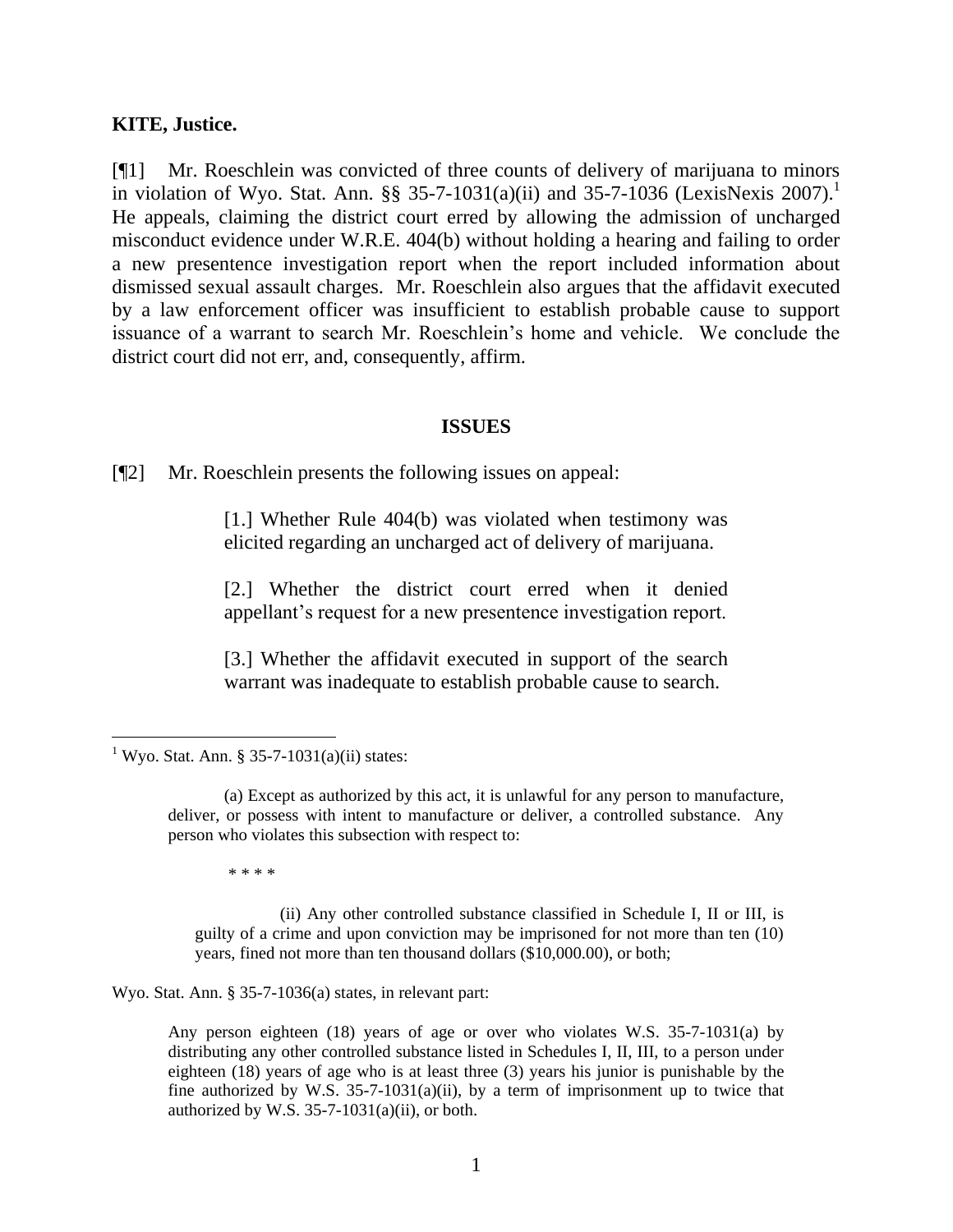The State phrases the issues similarly.

## **FACTS**

[¶3] Mr. Roeschlein, who was fifty-one years old at the time of trial, owned rental property in Gillette, Wyoming. Each of his victims was living or staying at one of his rental properties. In June of 2001, Mr. Roeschlein hired fourteen-year-old RV to help him hand out bill notices around his trailer court. When they finished, they went to Mr. Roeschlein's house and smoked marijuana supplied by him.

[¶4] In January and February 2005, LF and RF were living in one of Mr. Roeschlein's apartments with their mother and her boyfriend. LF was fifteen years old and RF was thirteen years old. Mr. Roeschlein was remodeling an apartment across the hall from their apartment and they often went across the hall to watch him work. Several times during these visits, Mr. Roeschlein shared his marijuana with the boys. RF also testified that, on one occasion, Mr. Roeschlein sold him a bag of marijuana for \$30.

[¶5] Based upon a report from a confidential informant that Mr. Roeschlein was providing marijuana to minors, an investigator with the Campbell County Sheriff's Office executed an affidavit to obtain a warrant to search Mr. Roeschlein's home and vehicle. After the search, Mr. Roeschlein was arrested and charged with several offenses, including one count of delivery of marijuana to RF in February 2005; one count of delivery of marijuana to RF on February 16, 2005; one count of delivery of marijuana to LF on February 16, 2005; one count of delivery of marijuana to RV in 2001; a count of delivery of marijuana to another minor, LW, in February 2005; and two counts of sexual assault against RV and LW. The circuit court ruled there was insufficient evidence to bind Mr. Roeschlein over to the district court on the sexual assault charges and, consequently, they were dismissed.

[¶6] The district court convened a jury trial on the charges alleging delivery of marijuana to RV, LF, RF and LW. The State, however, moved to dismiss the delivery charge involving LW because he could not be located to testify at trial. At the conclusion of the trial, the jury found Mr. Roeschlein guilty of delivery of marijuana to RV in 2001 (Count I) and delivery to RF and LF on February 16, 2005, (Counts III and IV), but not guilty of delivery to RF in February 2005 (Count II).

[¶7] The district court ordered a presentence investigation report (PSI). The probation and parole agent who prepared the report quoted the full text of the original probable cause affidavit, which included the dismissed sexual assault allegations. In addition, she recommended against probation, partly because of her concern about the sexual assault allegations. Mr. Roeschlein objected to the references to the sexual assaults and asked that those portions of the report be stricken or a new PSI be prepared. The district court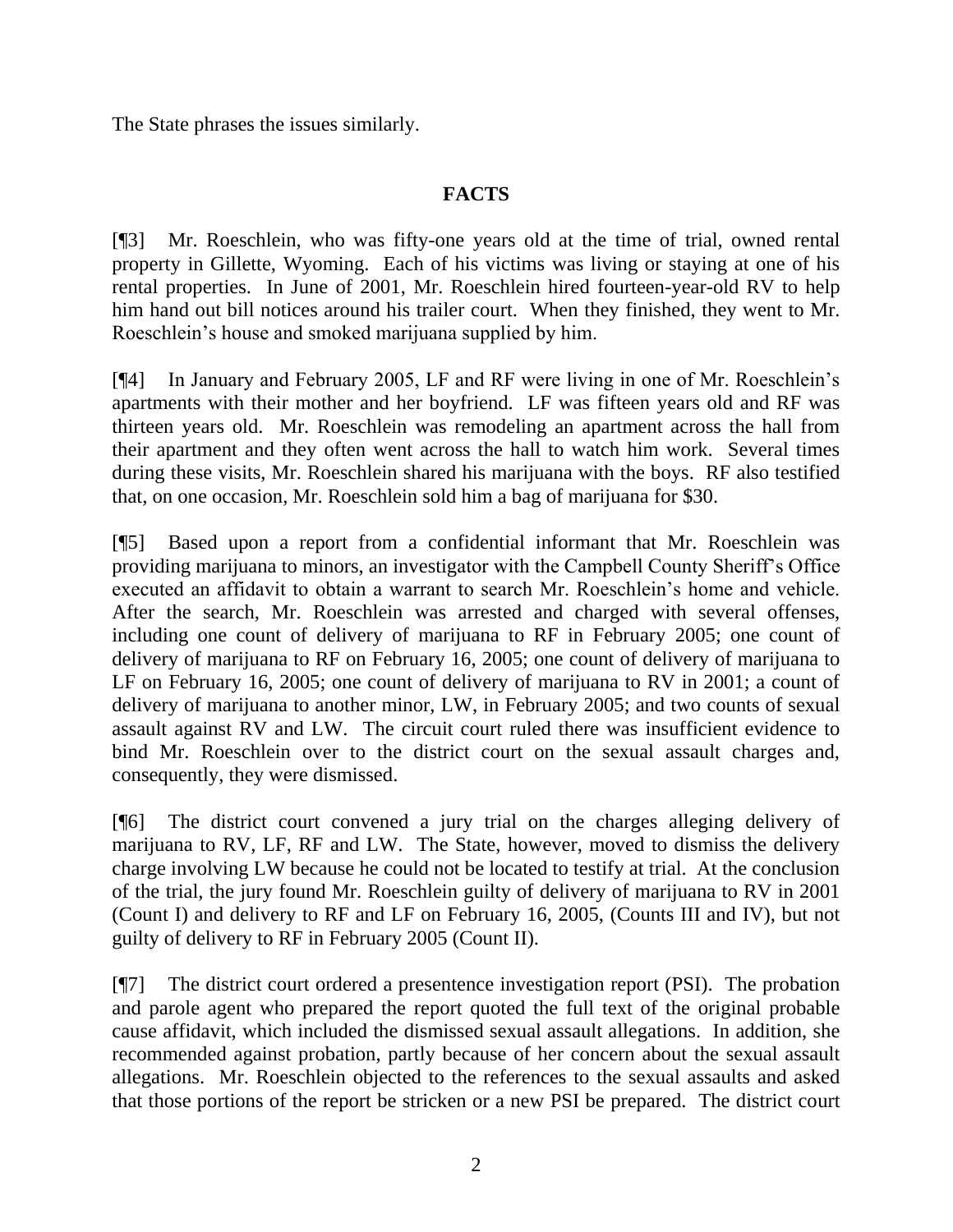stated that it would not consider the information pertaining to the sexual assaults, but denied the request for a new PSI. The district court then sentenced Mr. Roeschlein to serve three to six years on each count, with the sentences to run concurrently.

## **DISCUSSION**

## **1.** *Uncharged Misconduct Evidence*

[¶8] The State's general theory of the case was that Mr. Roeschlein had delivered the marijuana to the minors by sharing his supply of the substance with them. At trial, however, RF testified that, in addition to smoking marijuana with Mr. Roeschlein, he also purchased a bag of marijuana from him. Mr. Roeschlein claims the district court erred by allowing the evidence of the sale of marijuana to RF to be presented at the trial without conducting a hearing. Rule 404(b) states:

> Evidence of other crimes, wrongs, or acts is not admissible to prove the character of a person in order to show that he acted in conformity therewith. It may, however, be admissible for other purposes, such as proof of motive, opportunity, intent, preparation, plan, knowledge, identity, or absence of mistake or accident.

We have adopted a mandatory procedure for testing the admissibility of uncharged misconduct evidence. *Gleason v. State,* 2002 WY 161, ¶ 18, 57 P.3d 332, 340 (Wyo. 2002). To be admissible,

> (1) the evidence must be offered for a proper purpose; (2) the evidence must be relevant; (3) the probative value of the evidence must not be substantially outweighed by its potential for unfair prejudice; and (4) upon request, the trial court must instruct the jury that the similar acts evidence is to be considered only for the proper purpose for which it was admitted.

*Id. See also*, *Cazier v. State,* 2006 WY 153, ¶ 29, 148 P.3d 23, 33 (Wyo. 2006). The determination of whether these requirements are satisfied in any given case is to be made by the trial court. *Gleason,* ¶ 18, 57 P.3d at 340. Our role on appeal is, simply, to decide whether admission of the evidence was erroneous. *Id.* 

[¶9] Although Mr. Roeschlein did not object to RF's testimony at trial, he had filed a demand for notice of 404(b) evidence prior to the trial. The State did not give notice that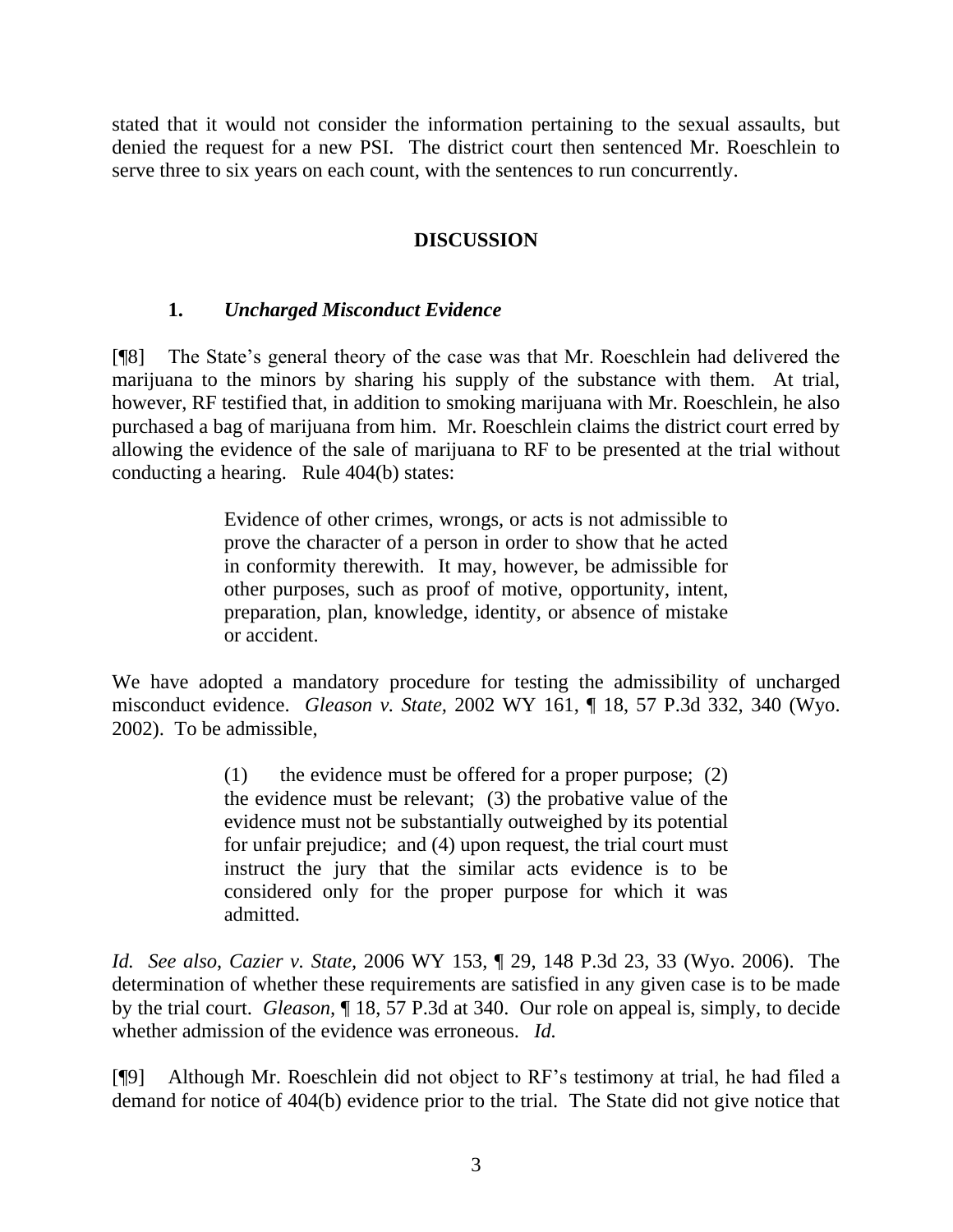it intended to introduce evidence of the sale. We have ruled that  $\lq$  when a criminal defendant has filed a demand for notice of other bad acts evidence the State intends to introduce at trial, we consider an objection to any such evidence to have been made." *Barker v. State,* 2006 WY 104, ¶ 15, 141 P.3d 106, 112 (Wyo. 2006). *See also*, *Dettloff v. State,* 2007 WY 29, ¶ 34, 152 P.3d 376, 385-86 (Wyo. 2007). We, therefore, review the admissibility of uncharged misconduct evidence in this case using the abuse of discretion standard. *Id.* 

[¶10] The initial question we must answer in resolving this case, however, is whether the challenged evidence even falls within the purview of Rule 404(b). The State claims that it does not because it was part of the evidence of a charged crime. Rule 404 governs evidence introduced "only to demonstrate that the defendant has a disposition to commit crimes.'‖ *Cazier,* ¶ 30, 148 P.3d at 33-34, quoting *Gleason,* ¶ 17, 57 P.3d at 340. Using this principle, we have ruled that testimony which explains some aspect of the charged crime is not uncharged misconduct evidence. *See, e.g*., *Bromley,* ¶ 27, 150 P.3d at 1211. We explained this concept in *Barker*,  $\sqrt{ }$  36, 141 P.3d at 118 (some citations omitted), as distinguishing between intrinsic and extrinsic evidence:

> ―Other act evidence is ‗intrinsic' when the evidence of the other act and the evidence of the crime charged are 'inextricably intertwined' or both acts are part of a 'single criminal episode' or the other acts were 'necessary preliminaries' to the crime charged." *United States v. Williams*, 900 F.2d 823, 825 (5th Cir.1990).

[¶11] Mr. Roeschlein was charged with two deliveries to RF: Count IV—delivery to RF on February 16, 2005 (at the same time as the delivery to LF), and Count II—delivery to RF on an unspecified date in February 2005. At trial, LF testified that he and RF had smoked marijuana with Mr. Roeschlein at the apartment he was remodeling. Defense counsel then questioned LF as follows:

- Q. Okay. Now, had you ever been to Max Roeschlein's house?
- A. In Sleepy Hollow?
- Q. Uh-huh.
- A. Once, but never inside.
- Q. Okay. You and [LW] and your brother [RF] were along with Max one day; is that right? And he ran in  $$ he parked in the driveway and he ran in and got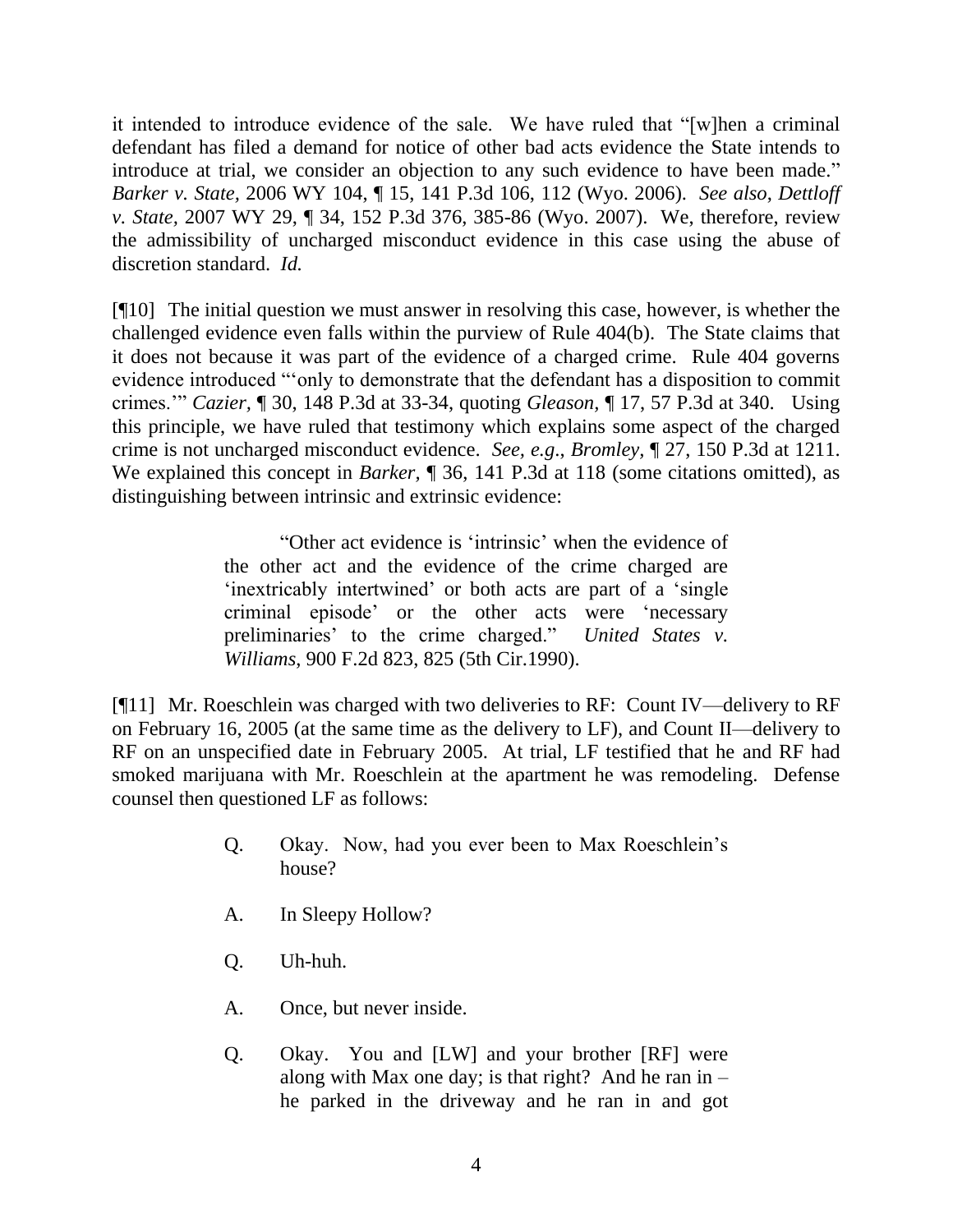something and came back out?

- A. Yes.
- Q. So you never went inside the residence?
- A. No.

On redirect examination, the prosecutor questioned LF as follows:

- Q. Do you recall when it was you've described for [defense counsel] that apparently at some point you and your brother and the defendant take a trip from the apartment complex over to his house?
- A. Yes.
- Q. Do you remember when that was in relation to the day that Max got arrested?
- A. It's got to be at least over two weeks before, or at least a week.
- Q. Okay. And I believe you testified you guys drive from the apartment complex to the house in Sleepy Hollow; is that right?
- A. Yeah.
- Q. And the only person that gets out of the car is the defendant?
- A. Yes.
- Q. He goes inside and gets something and then comes back out?
- A. Yes.
- Q. And you guys leave?
- A. Yes.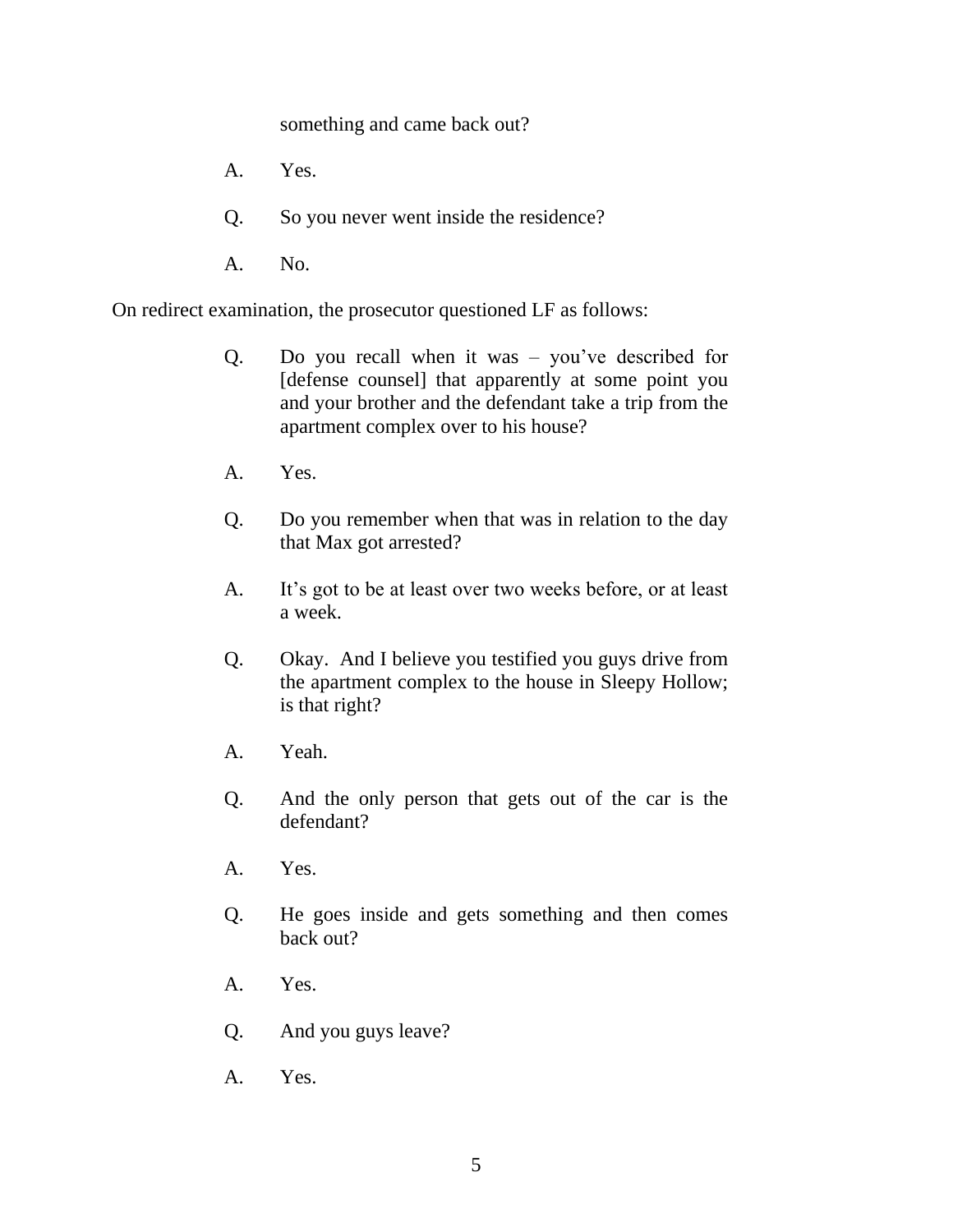- Q. Did you observe what it was that he retrieved from his house?
- A. It was a bag of weed.
- Q. A bag of weed. What's a bag of weed?
- A. Marihuana.
- Q. Okay. Did you observe him give that to anyone after he got in the car?
- A. My brother.

[¶12] It was in this context that the State elicited the challenged testimony by RF on direct examination:

- Q. [Prosecutor] All right. Do you recall after this first incident of smoking marihuana there in the apartment ever accompanying Mr. Roeschlein and going over to his residence, to his house?
- A. Was there a time that we went to his house?
- Q. Yes.
- A. Yes.
- Q. Do you recall how it was that you went from your apartment complex over to his house?
- A. How did we?
- Q. Yeah.
- A. We drove his truck.
- Q. Who all went from the apartment complex over to his house?
- A. Me, my brother, Max.
- Q. When you got over to his house do you know what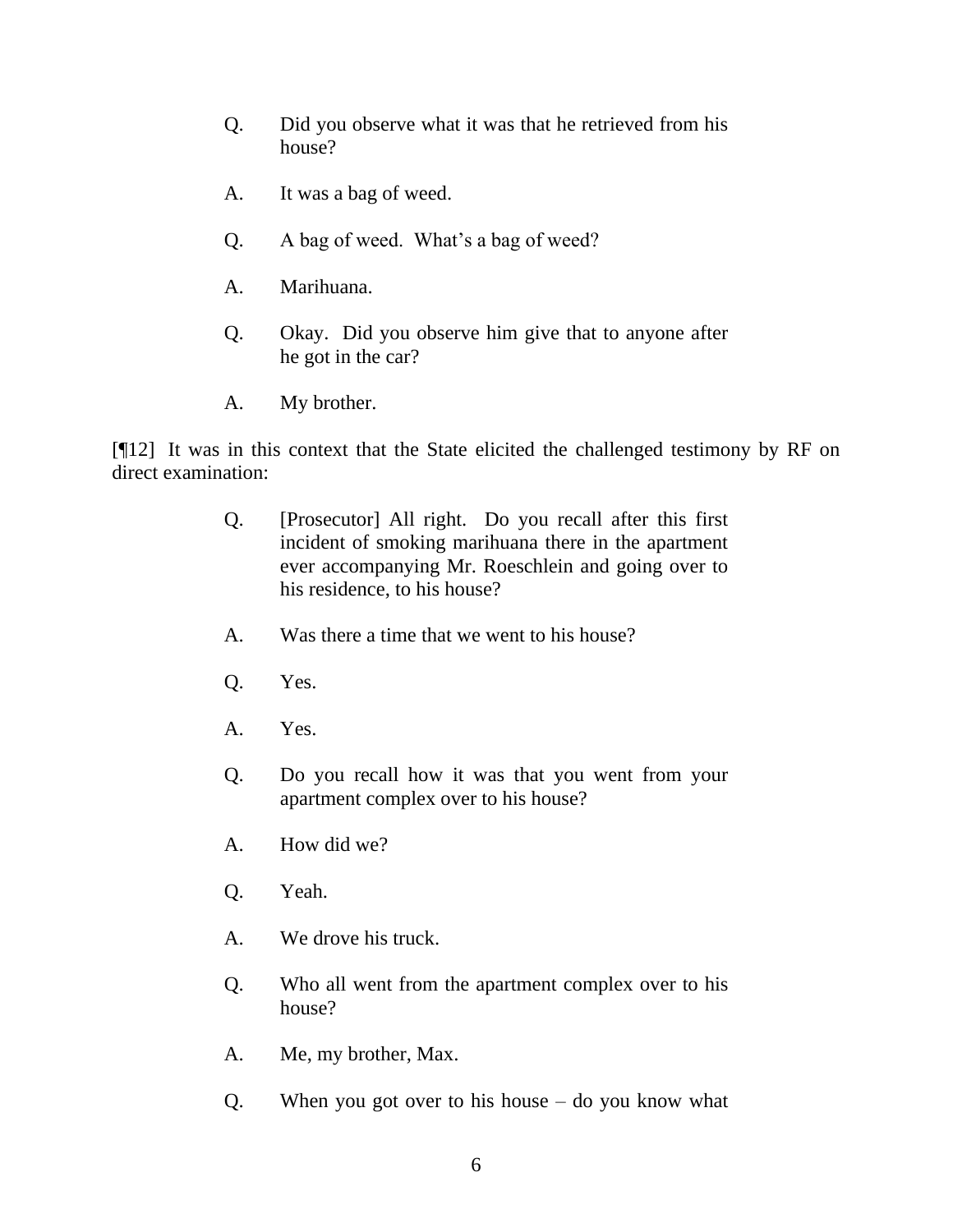subdivision it was in?

- A. Sleepy Hollow.
- Q. Okay. Once you get over to that residence, did anyone get out of the truck and go into the house?
- A. Max.
- Q. Did anyone go with him?
- A. No. Me and my brother stayed in the car in the truck.
- Q. Was there a particular reason why the three of you were going over there?
- A. We were going to get some cables, some cables for his TV or something like that.
- Q. All right. Do you know if he was able to find those cables?
- A. Yeah, he brought them back in the truck.
- Q. Did he bring anything else with him?
- A. He brought me and my brother a bag.
- Q. A bag of what?
- A. Marihuana.
- Q. Did you pay Mr. Roeschlein for those for that marihuana?
- A. Yes.
- Q. How much did you pay him?
- A. \$30.

[¶13] Mr. Roeschlein claims the testimony about the sale was not intrinsic to the charged crime because it was "not at the same time as the charged delivery and it was of a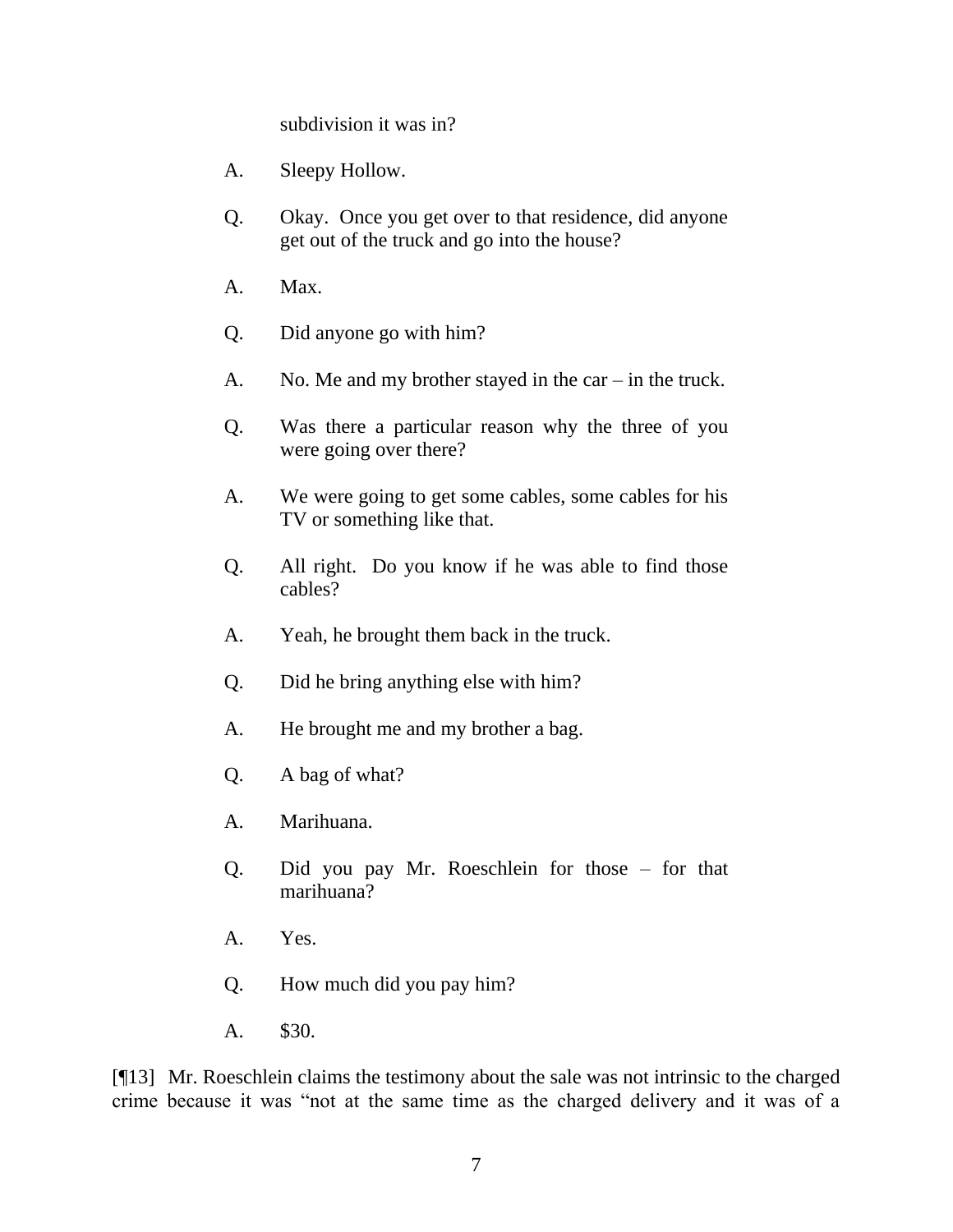different nature than the charged delivery." The record does not support his contention. The charge and the jury instructions regarding Count II simply alleged that Mr. Roeschlein delivered marijuana to RF in Campbell County during the month of February 2005. The documents did not state whether the alleged delivery occurred by Mr. Roeschlein selling the marijuana to RF or sharing it with him. The boys' testimony placed the date of the sale as a week or two prior to Mr. Roeschlein's arrest in mid-February 2005. The evidence of the sale was, therefore, distinguishable from the evidence of the other charged delivery to RF on February 16, 2005, which was near the date Mr. Roeschlein was arrested. Consequently, the sale evidence pertained to the crime charged in Count II and was not, therefore, uncharged misconduct evidence under Rule 404(b).

[¶14] Moreover, even if the evidence did fall under Rule 404(b) any error in admitting it without a hearing was harmless under W.R.Cr.P. 52 and W.R.A.P.  $9.04$ .<sup>2</sup> Mr. Roeschlein claims the evidence could have inflamed the jury because it is more egregious for an adult to sell marijuana to a minor than to simply share it. We are not completely convinced by Mr. Roeschlein's logic; however, it is unnecessary to delve into his reasoning because it is clear any error in admitting the evidence did not affect his substantial rights.

[¶15] As we stated earlier, the evidence of the sale pertained to Count II, which generally charged a delivery to RF in February 2005. The jury was not convinced that Mr. Roeschlein committed that crime, either by sharing the marijuana with, or selling it to, RF and, consequently, found him not guilty of Count II. The acquittal on Count II is in contrast to the jury's verdict finding Mr. Roeschlein guilty of Counts III and IV for delivery of marijuana to both RF and LF on February 16, 2006.

[¶16] Under these circumstances, where the challenged testimony was part of the offense charged in Count II and did not fall under the ambit of Rule 404(b), we conclude the district court did not err by failing to conduct a hearing to determine whether the sale evidence was admissible under Rule 404(b).

### **2.** *Sentencing*

[¶17] We review a district court's sentencing decisions for abuse of discretion. "A sentence will not be disturbed because of sentencing procedures unless the defendant can show an abuse of discretion, procedural conduct prejudicial to him, circumstances which

 <sup>2</sup> W.R.Cr.P. 52(a) and W.R.A.P. 9.04 both state that "any error, defect, irregularity or variance which does not affect substantial rights shall be disregarded."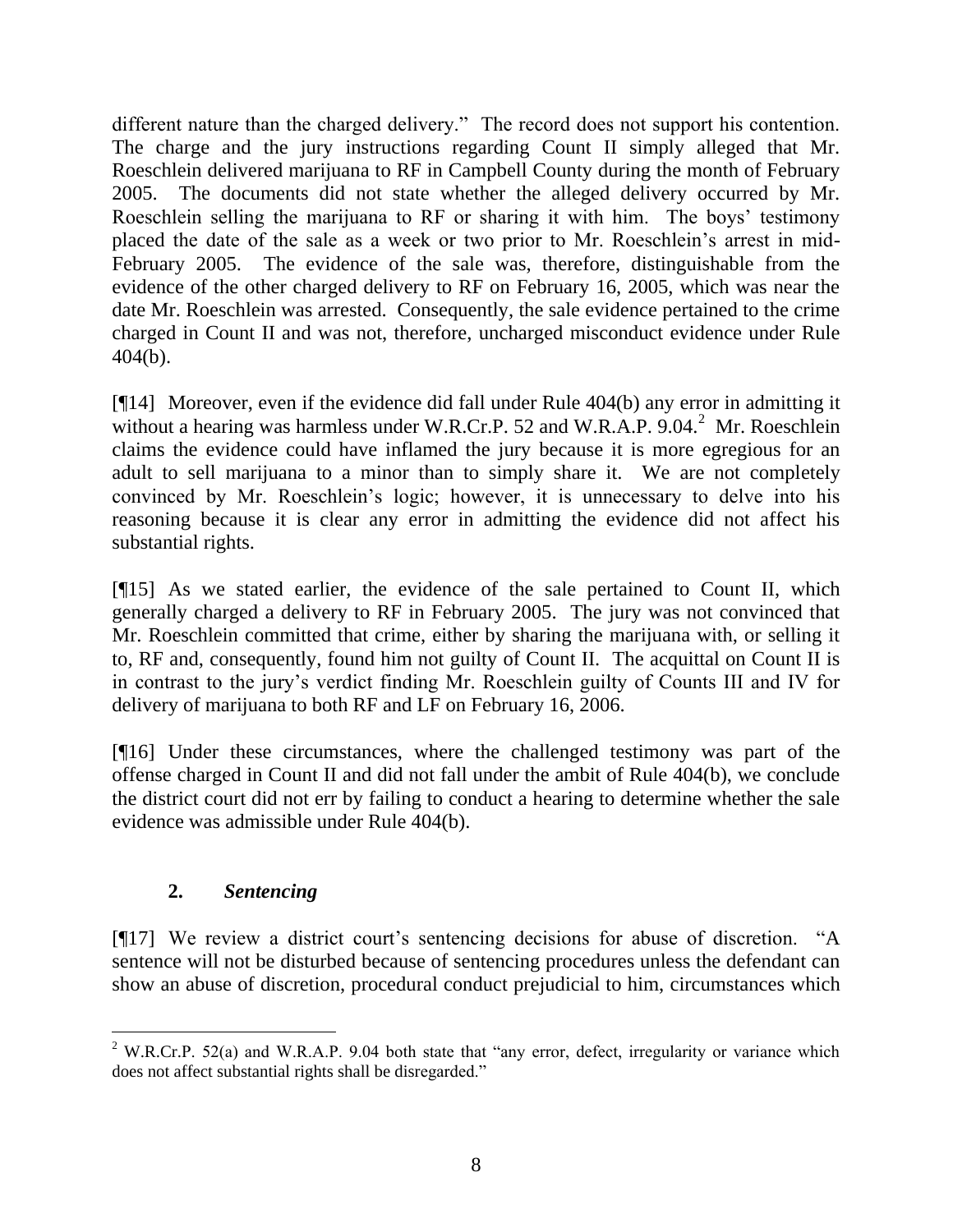manifest inherent unfairness and injustice, or conduct which offends the public sense of fair play.‖ *Smith v. State*, 941 P.2d 749, 750 (Wyo. 1997). *See also*, *Lee v. State,* 2001 WY 129, ¶ 10, 36 P.3d 1133, 1138 (Wyo. 2001). "An error warrants reversal only when it is prejudicial and it affects an appellant's substantial rights. The party who is appealing bears the burden to establish that an error was prejudicial." *Lee*, ¶ 10, 36 P.3d at 1138, quoting *Trusky v. State,* 7 P.3d 5, 13 (Wyo. 2000), which quoted *Candelaria v. State*, 895 P.2d 434, 439-40 (Wyo. 1995) (citations omitted).

[¶18] After the jury returned its verdict, the district court ordered a PSI. A probation and parole agent from the Wyoming Department of Corrections prepared the report which quoted the probable cause affidavit supporting the original information. The probable cause affidavit referred to the two sexual assault counts that were dismissed after the circuit court determined there was insufficient evidence to bind Mr. Roeschlein over to the district court on those counts. In addition, the "Evaluation  $\&$ Recommendation" section of the PSI included the following statement:

> What is troubling to this Writer is the Defendant's denial of any wrongdoing at all and that he feels he was wrongly convicted. It is difficult to determine the extent of the Defendant's inappropriate behavior with juveniles and how far that has gone. . . . Though some of the original charges were dismissed, which alleged inappropriate sexual behavior the Defendant was involved in with these same juveniles, this Writer cannot, in good conscience, simply disregard that information in determining an appropriate sentence. The Defendant's unwillingness to discuss any aspects of these charges makes it even more difficult to determine what would be best for the protection of society and for the Defendant's own rehabilitation needs.

> Therefore, this Writer would recommend the Defendant be denied the [privilege] of probation at this time. It is felt the first priority is to ensure that the children of this community are safe. Secondary to that would be the Defendant's rehabilitation needs, which could be better assessed in a structured environment.

Mr. Roeschlein filed a motion to strike portions of the PSI or, in the alternative, for a new PSI. He complained generally about the references to the sexual assault allegations because he never had an opportunity to confront the witnesses about those charges.

[¶19] At the sentencing hearing, Mr. Roeschlein specifically objected to including the portions of the probable cause affidavit pertaining to the sexual assaults in the PSI. In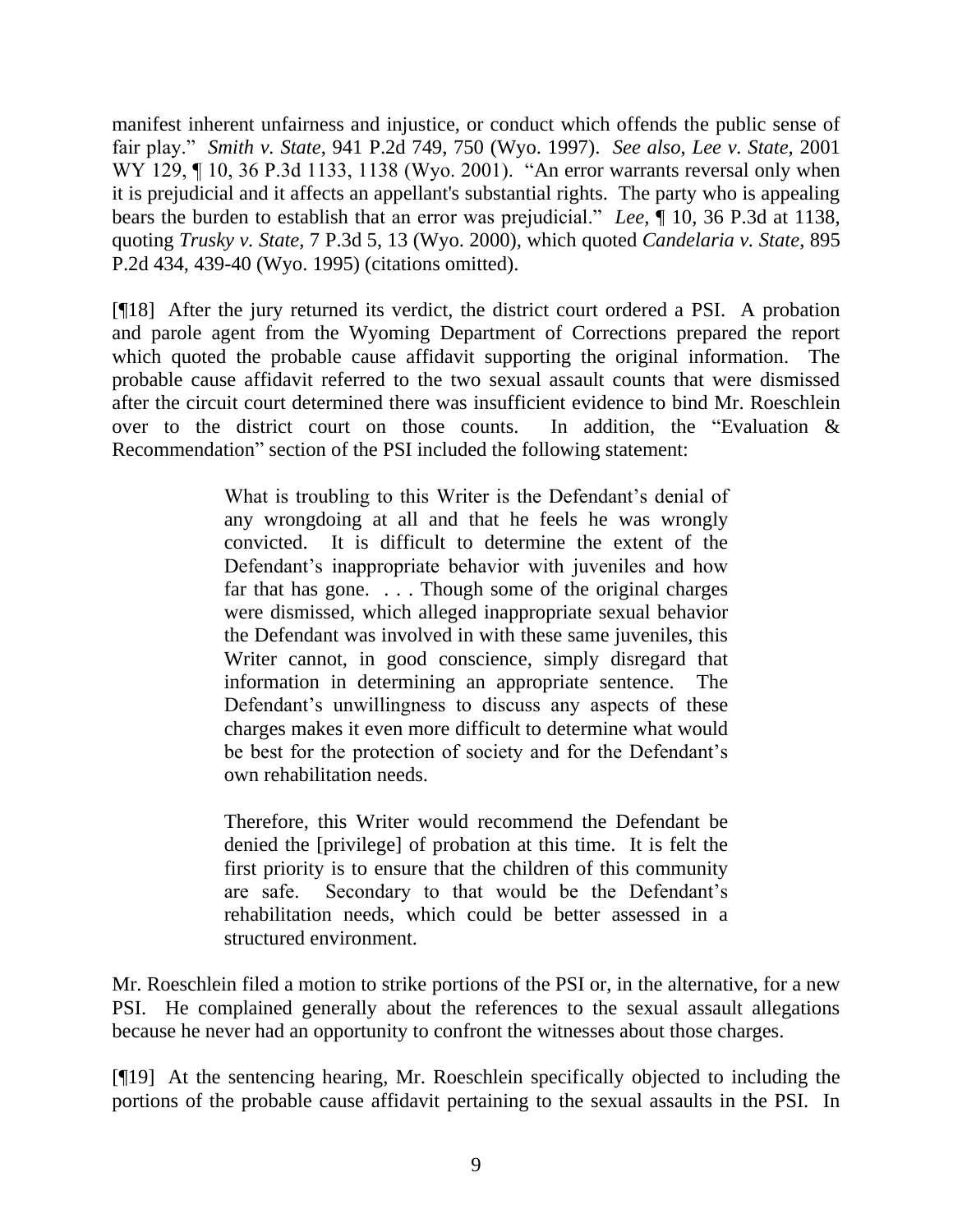response to Mr. Roeschlein's objection, the district court stated that it did not believe the PSI was "inaccurate" because it properly quoted the probable cause affidavit which was part of the court record. Nevertheless, the district court stated that it would not consider that information in its sentencing decision. Mr. Roeschlein also objected to the probation agent's reference to the sexual assault charges in the evaluation and recommendation section. The judge did not respond directly to that objection.

[¶20] W.R.Cr.P. 32 governs presentence investigations and states, in relevant part:

(a) *Presentence Investigation*.

(1) When Made. – In every felony case the Department of Probation and Parole shall conduct a presentence investigation and submit a report to the court. . . . In felony cases the investigation and report may not be waived but, with the parties' consent, the court may permit the report to be filed after sentencing. Otherwise, it shall be considered by the court before the imposition of sentence or the granting of probation.

(2) Report. – The report of the presentence investigation shall contain:

 (A) Information about the history and characteristics of the defendant, including prior criminal record, if any, financial condition, and any circumstances affecting the defendant's behavior that may be helpful in imposing sentence or in the correctional treatment of the defendant;

\* \* \* \*

(3) Disclosure.

(A) . . . The court shall afford the defendant and the defendant's counsel an opportunity to comment on the report and, in the discretion of the court, to introduce testimony or other information relating to any alleged factual inaccuracy contained in it.

\* \* \* \*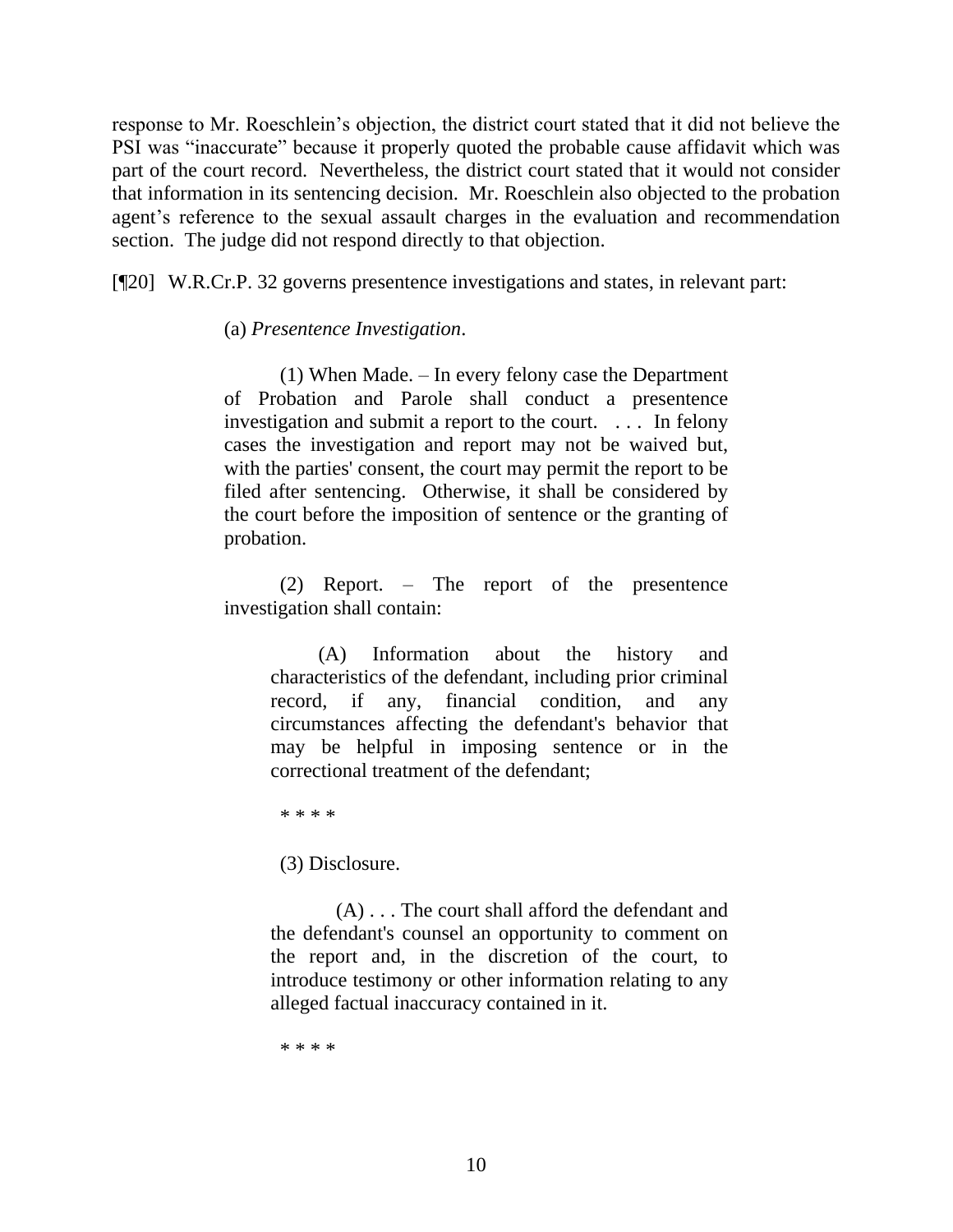(C) If the comments of the defendant and the defendant's counsel or testimony or other information introduced by them allege any factual inaccuracy in the presentence investigation report or the summary of the report or part thereof, the court shall, as to each matter controverted, make:

(i) A finding as to the allegation; or

(ii) A determination that no such finding is necessary because the matter controverted will not be taken into account in sentencing. A written record of such findings and determinations shall be appended to and accompany any copy of the presentence investigation report thereafter made available to penal institutions.

[¶21] On appeal, Mr. Roeschlein claims that the district court abused its discretion by refusing to order a new PSI that did not include the information from the probable cause affidavit about the dismissed sexual assault charges or a recommendation tainted by that information. Mr. Roeschlein maintains that the district court misunderstood his objection to the PSI: "Defense counsel was not stating that the probable cause was inaccurate. Defense counsel was arguing that since there were two counts which were not bound over to the district court, one count dismissed prior to trial and another count Mr. Roeschlein was acquitted on, the presentence investigation report should not contain that information"

[¶22] Mr. Roeschlein argued that the district court was required, by our decision in *Bitz v. State,* 2003 WY 140, 78 P.3d 257 (Wyo. 2003), to order a new PSI in his case. In *Bitz,*  we ruled that the district court erred by considering, over the defendant's objection, dismissed charges referenced in the PSI in making its sentencing decision without first complying with W.R.Cr.P. 32(a)(3)(C). *Bitz,* ¶ 17, 78 P.3d at 261. In contrast to the situation in *Bitz,* when Mr. Roeschlein objected to the inclusion in the PSI of the information from the probable cause affidavit pertaining to the dismissed charges, the district court ruled that it would not consider the dismissed charges in its sentencing decision. Thus, regardless of whether or not the district court fully understood Mr. Roeschlein's objection, its ruling complied with the requirements of Rule  $32(a)(3)(C)(ii)$ .

[¶23] Mr. Roeschlein also claims that he is entitled to a new PSI and another sentencing hearing because the district court did not strike the probation agent's recommendation that was based, at least partly, upon the dismissed sexual assault charges. Although the district court did not specifically address Mr. Roeschlein's objection to the probation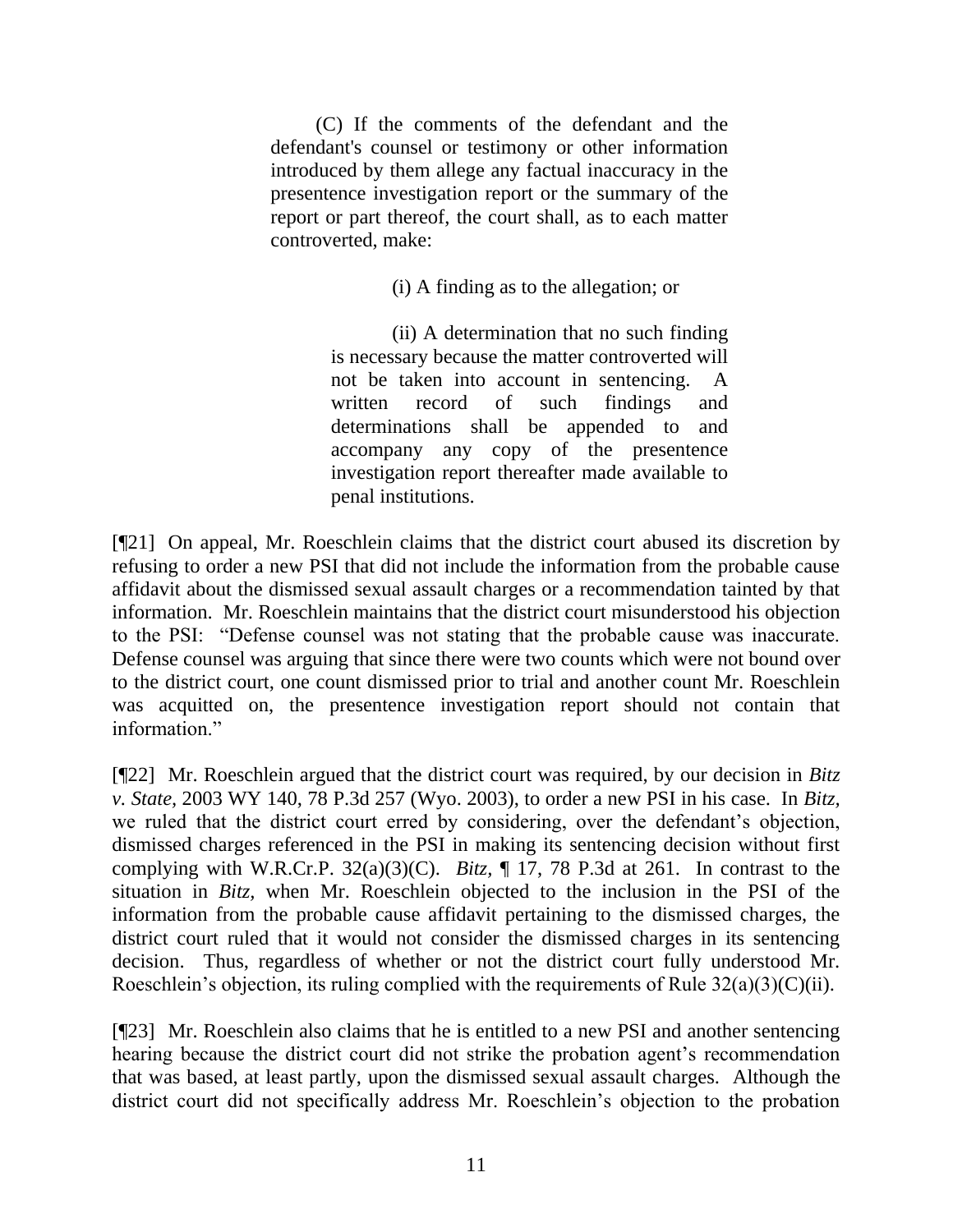agent's recommendation, we are confident that, after stating it would not consider the dismissed charges in its sentencing decision, the court also disregarded the agent's recommendation to the extent it relied upon those charges.

[¶24] In any event, there is no indication that the district court blindly relied upon the probation agent's recommendation in deciding upon Mr. Roeschlein's sentences. The court's rationale for the sentences was well-reasoned and aptly stated. The judge specifically stated that he would not consider the dismissed charges and recognized that the jury returned a "not guilty" verdict on one count of delivery to RF.

[¶25] The district court then reviewed the evidence presented at trial concerning the counts for which Mr. Roeschlein was convicted. The judge noted the legislature had adopted enhanced penalties for adults who deliver controlled substances to minors, stating the maximum jail sentence under the statute was twenty years per count. The district court carefully addressed the defendant's request for probation, stating that ―[b]ecause of the seriousness of the offense and the involvement of minors, I'm going to find that the defendant is not a good candidate for probation at this time." Ultimately, the judge sentenced Mr. Roeschlein to serve three to six years of incarceration on each count, and, rejecting the State's argument that the sentences should run consecutively, he ordered them to be concurrent.

[¶26] The record is clear that the district court thoughtfully evaluated Mr. Roeschlein's situation and crimes and imposed sentences well within, and in fact at the lower end of, the range approved by the legislature. There is no indication that the district court was improperly influenced by the dismissed charges. Instead, the record demonstrates that the district court properly exercised its discretion in imposing sentence against Mr. Roeschlein.

# **3.** *Search Warrant Affidavit*

[¶27] Mr. Roeschlein claims that the affidavit given by a law enforcement officer in support of the search warrant was insufficient to establish probable cause. Mr. Roeschlein did not challenge the adequacy of the affidavit in a motion to suppress in the district court. Moreover, the affidavit is not part of the record on appeal and, according to the parties, was not part of the record delivered to the district court when the case was bound over. Mr. Roeschlein, however, attached the affidavit to his appellate brief.

[¶28] We have consistently ruled that "'[a]n appellant bears the burden of bringing to the reviewing court a sufficient record on which to base its decision,' *Aragon* [*v. Aragon*], 2005 WY 5, ¶ 20, 104 P.3d [756,] 761 [Wyo. 2005], and he cannot supplement the appellate record by attaching documents to his brief." *Barnes v. Barnes*, 998 P.2d 942, 945 (Wyo. 2000). *CJ v. SA,* 2006 WY 49, ¶ 10, n. 1, 132 P.3d 196, 201 (Wyo.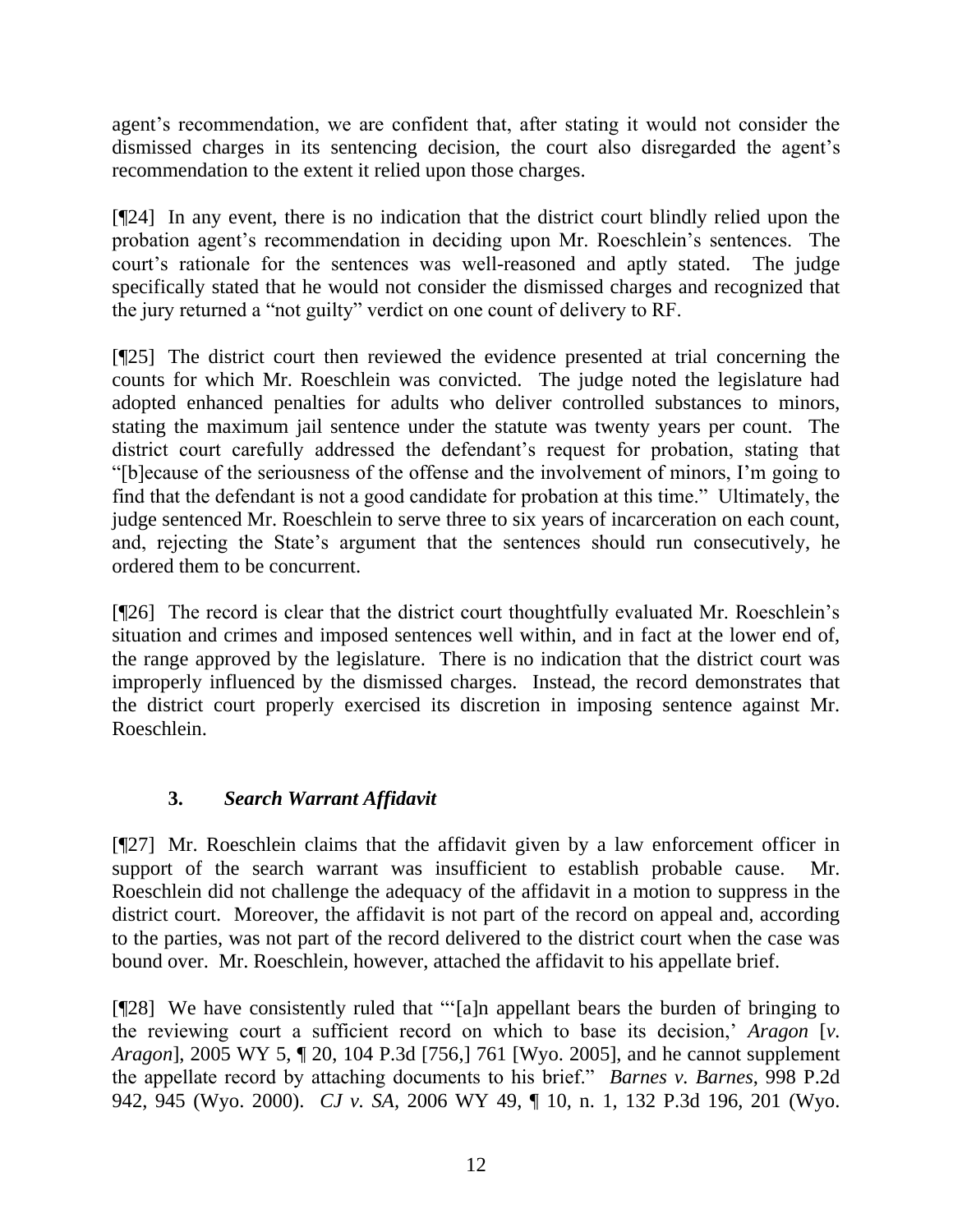2006). *See also*, *Hornecker v. State,* 977 P.2d 1289, 1291-92 (Wyo. 1999). The rules of appellate procedure provide a basis for supplementing the official record, and we will not condone a party's failure to utilize the rules by considering documents which are simply attached to a brief. *See, e.g.*, W.R.A.P. 3.04; *Follett v. State,* 2006 WY 47, ¶ 6, n. 1, 132 P.3d 1155, 1158, n. 1 (Wyo. 2006). Because the probable cause affidavit is not included in the official record, we refuse to consider its sufficiency on appeal.

### **CONCLUSION**

[¶29] The district court did not abuse its discretion by failing to conduct a 404(b) hearing concerning the admissibility of RF's testimony about Mr. Roeschlein's sale of marijuana to him. The testimony was part of the evidence about a charged delivery and, consequently, was not "other misconduct" evidence mandating a hearing under Rule 404(b). Furthermore, Mr. Roeschlein was not prejudiced by admission of the testimony because the jury acquitted him on the charge related to that evidence.

[¶30] In addition, the district court properly complied with W.R.Cr.P. 32 when it stated that it would not consider the information in Mr. Roeschlein's presentence investigation report pertaining to the dismissed sexual assault charges. The district court did not, therefore, abuse its discretion by refusing to order a new presentence investigation report.

[¶31] Affirmed.